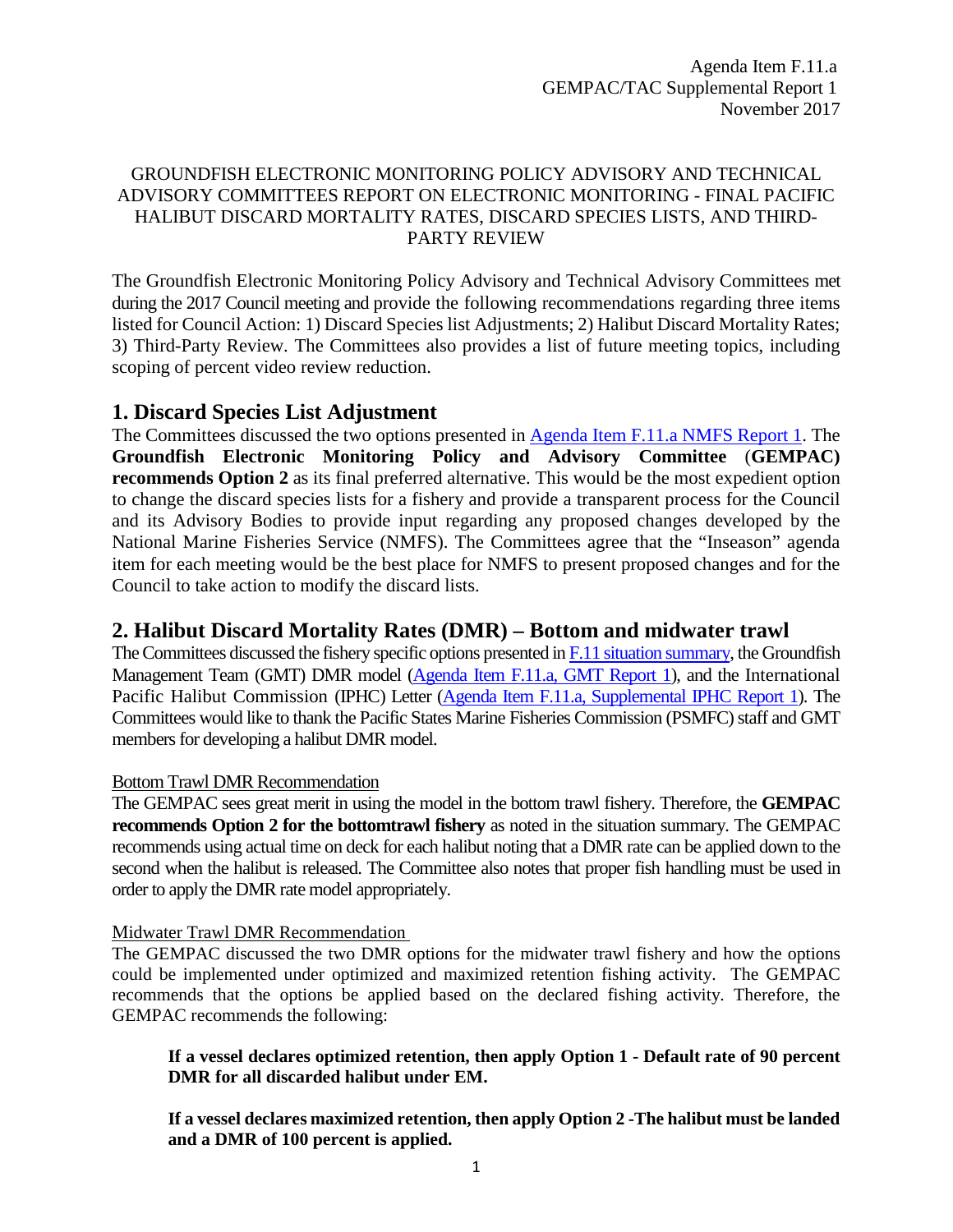Although the Council's final preferred alternative for the midwater trawl fishery is optimized retention (i.e., a vessel can discard EM-identifiable-fish, and requires marine mammals and protected species to be discarded, including halibut and salmon), the GEMPAC thinks that allowing vessels the option to choose maximized retention can create efficiencies for some vessels. Under maximized retention, all halibut would need to be landed and an exemption from IPHC to land trawl caught halibut would be necessary. It's expected that NMFS would apply the same protocols for handling prohibited species on shore as is done in the whiting midwater trawl fishery. The GEMPAC thinks that allowing vessels to choose either optimized or maximized retention would not require the Council to revise the Council's preferred alternative since maximized retention would still provide full catch accounting and is more restrictive than optimized retention. During the meeting NMFS and IPHC staff noted that both agencies discussed the exemption and are ready to allow an exemption to retain and land halibut in the nonwhiting midwater trawl fishery.

Finally, since the amount of halibut bycatch in this fishery is historically low and is anticipated to remain low in the future, industry representatives on the GEMPAC think that a 90 and/or 100 percent DMR will not hinder participation in the EM program.

# **3. Third-Party Review**

At the September 2017 meeting, NMFS determined that it cannot designate PSMFC, or any other service provider, as the sole provider for video review (Agenda Item E.6.a, Supplemental NMFS Report 2, September 2017). NMFS also determined that PSMFC would be eligible to compete for contracts as a third-party video provider for the industry or act on behalf of NMFS to audit or track compliance of third-party video review providers, but the agency could not do both at the same time. There was significant discussion and concern raised in the GEMPAC about the likely increase in review costs that will be borne by industry under a Third-Party model, compared to current costs with PSMFC serving as the video reviewer provider. Members of the GEMPAC are concerned about the future roles that PSMFC will be able to fulfil under a Third-Party model. The GEMPAC understands that PSMFC could act as one of the third-party providers for video review services past the year 2020, if they choose to do so, but the GEMPAC was informed that their participation was unlikely as a reviewer or as an auditor for NMFS beyond 2020.

Although there is still concern about the Third-Party option, the Committees recognize that the Third-Party model is the only feasible choice at this time based on guidance from NMFS, and wants to ensure that EM implementation continues on a reasonable timeline to provide cost effective options for monitoring before current exempted fishing permits expire. **Therefore the Committee recommends the Third-Party model as a final preferred alternative.**

The Committees noted that under the Third-Party review model, EM program costs to industry will increase for three reasons. Firstly, video review costs will transfer from NMFS to industry and the review and video storage costs are a significant component of the overall costs of an EM program. Secondly, private company service fees are likely be higher than PSMFC because of higher overheads. Third, the Third-Party video review model allows multiple service providers to participate, which not only diminishes economies of scale in this already small market but also necessitates the need for independent audit of service providers. Therefore, the Committees discussed alternative opportunities that may allow PSMFC to serve as a video reviewer when the industry becomes responsible for the cost of video review. The GEMPAC discussed the North Pacific model that is authorized under Magnuson- Stevens Act that allows the Council to establish a system of fees to pay for the costs of implementing monitoring plan, and which could be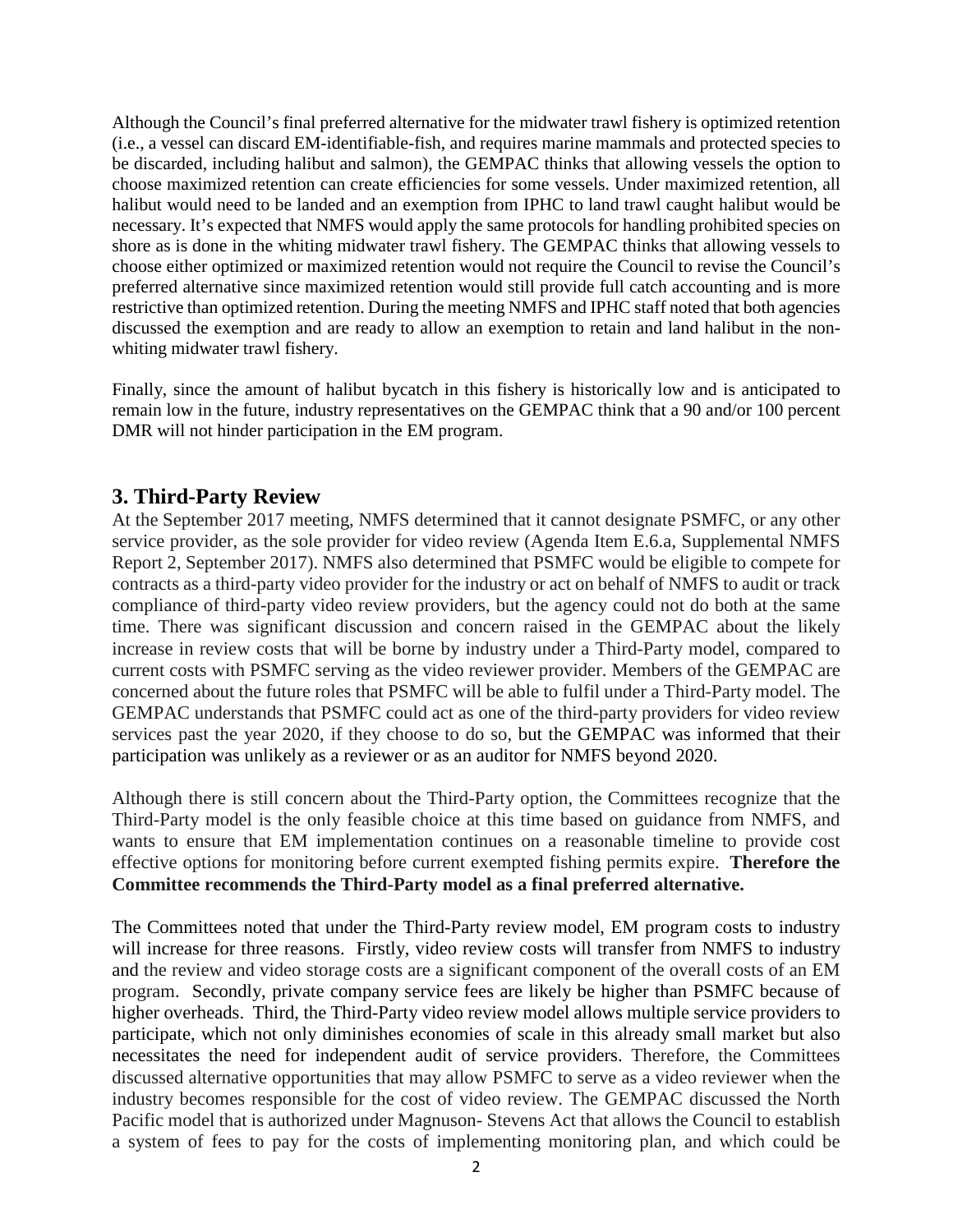applicable for the West Coast to allow PSMFC to conduct video review. **The GEMPAC recommends that if the Council is asked to comment on a draft Magnuson-Stevens Act reauthorization bill, that the Council consider recommending language similar to that in Section 313 to create options for the EM program on the West Coast.**

## **Topics for Future Meetings**

The following topics are added so the Council understands potential future actions and topics the Committees will continue to work on in the future.

### Percent Review Reduction

The Committees discussed the Council's desire to reduce the level of video review in the future to help reduced the costs of the program. In April 2017, the Council tasked NMFS, Council staff, and advisory bodies to "develop a process for reducing the level of video review to the minimum level necessary...to assure compliance and accurate data...and provide criteria for adjustments up or down relative to performance."

The Committees reviewed a strawman paper developed by Mr. Dayna Mathews (Office of Law Enforcement) and Ms. Melissa Mahoney of the Environmental Defense Fund. The paper provides a starting point for discussions and contains draft performance-based mechanisms designed to assist the Committees, NMFS, and the Council in developing business rules and practices that would trigger a reduction or an increase of video review for individual vessels. **The Committees appreciated the information and would like to continue to explore these ideas at future meetings.**

In addition, the Committees received a paper and presentation from PSMFC staff that explores potential auditing scenarios based on level of review (25, 50, and 75 percent of hauls for a trip) and logbook vs. EM equivalency criteria to get a sense of the range of possible impacts to vessel catch accounting. **The Committees appreciated the information and would like to continue to explore these ideas at future meetings.**

### NMFS video retention (Federal records)

The Federal Records Act requires NMFS to develop a retention schedule for EM data; therefore, NMFS will need to develop an EM retention schedule by 2020. NMFS will use cost recovery or some other source to retain records similar to observer data. NMFS will retain paper and electronic data (such as logbooks) but is currently scoping internally a policy for retaining video data. The Committee also heard from NMFS staff that a national policy for records retention is being developed by NMFS and the public will be provided an opportunity to submit comments through the National Archives rulemaking process. **The Council may request that NMFS provide an update on these two topics as it develops.** 

Third-Party Video Retention - Under the proposed rule for whiting and fixed gear fisheries, NMFS proposed that third-party providers be held to a 3-year retention requirement for all video footage. As noted above, storage costs can be significant. **The Council requested that NMFS consider reducing the time limit before 2020. The Committee anticipates further discussions with NMFS and the Council prior to implementation in 2020.**